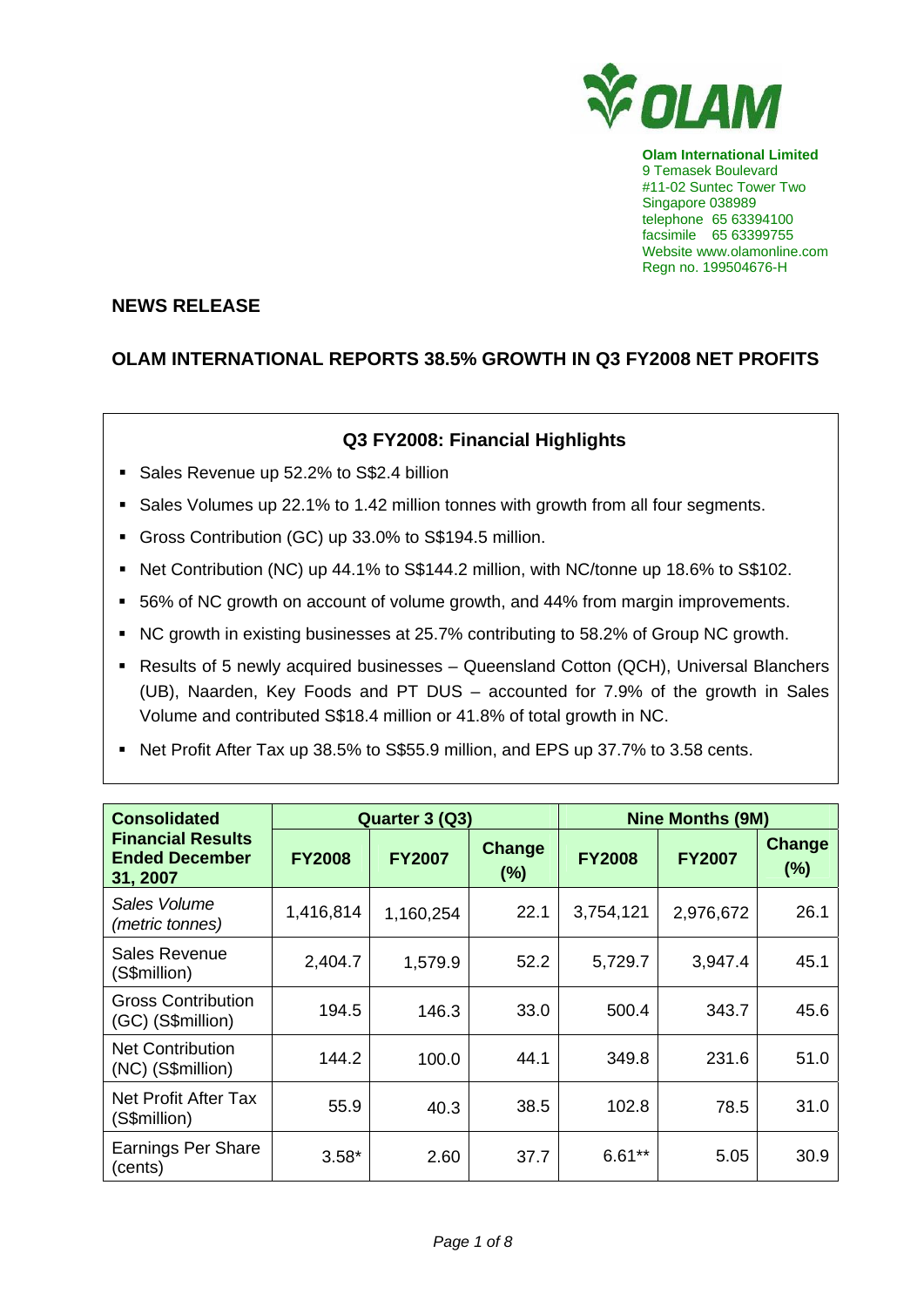

*\* Based on weighted average number of shares of 1,555,848,650 for Q3 FY2008 (compared to weighted average number of shares of 1,554,584,400 for Q3 FY2007).* 

*\*\* Based on weighted average number of shares of 1,555,758,698 for 9M FY2008 (compared to weighted average number of shares of 1,554,584,400 for 9M FY2007).* 

*Singapore, May 15, 2008 –* Olam International Limited ("Olam" or "the Group"), a leading global, integrated supply chain manager of agricultural products and food ingredients, today reported a year-on-year 38.5% growth in Net Profit After Tax to S\$55.9 million for the third quarter ended March 31, 2008 ("Q3 FY2008").

The aggregate Net Profit After Tax for the cumulative nine months of the financial year ("9M FY2008") rose 31.0% to S\$102.8 million over the previous corresponding period.

Said Olam's Group CFO, Krishnan Ravikumar: "The third quarter is typically the strongest due to the seasonality of our business given that most of the harvesting happens between October and March. While headline Sales Revenue grew at 52.2% mainly due to volume growth as well as a significant increase in the underlying prices of commodities, we believe that it is the growth in NC which is a more accurate measure of our operating performance.

"We have achieved a strong NC growth of 44.1% and 51.0% during the quarter and cumulatively over the nine months inspite of unprecedented levels of market volatility we experienced during this period. These have been achieved on account of sustained high growth rate of our existing businesses and the value and earnings-accretive acquisitions we made. Organic NC growth for the quarter and nine months was a creditable 25.7% and 28.6% respectively," he added.

Olam's Group Managing Director and CEO, Sunny Verghese concurred: "Our ability to reliably and consistently grow our earnings despite market volatility is a testimony to the resilience and effectiveness of our business model. This enables us to provide better predictability and also have better visibility of our earnings. Our financial resource position has also been considerably strengthened through higher earnings and an enlarged equity base post our very successful equity raising through a preferential offering under very tough capital market conditions, reflecting the confidence of our investors in our prospects."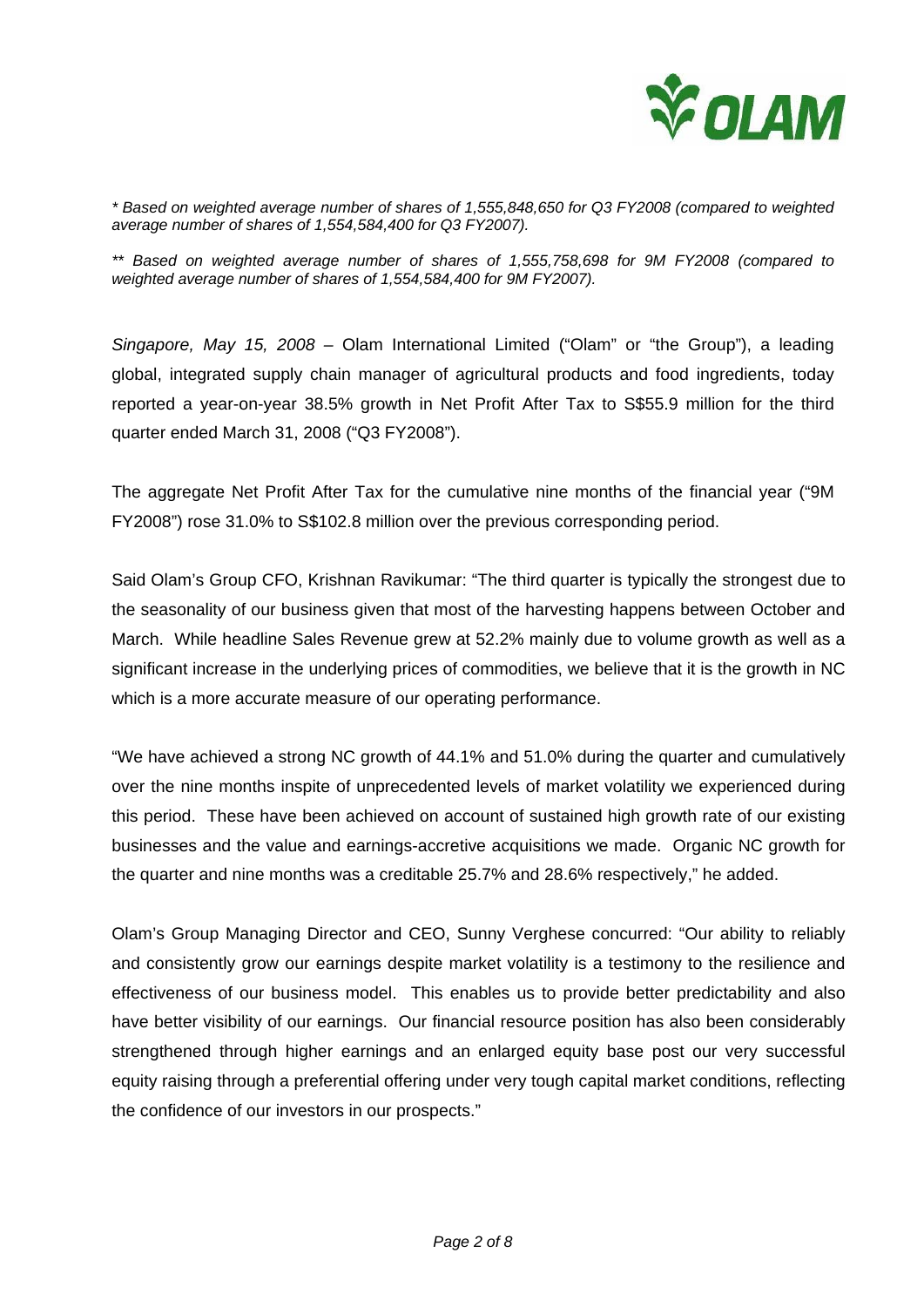

#### **Group Financial Review**

During Q3 FY2008, Sales Revenue surged 52.2% to S\$2.4 billion mainly driven by higher underlying commodity prices and a Sales Volume growth of 22.1% to 1.41 million metric tonnes. The top line growth came from all four business segments.

GC and NC during the quarter rose 33.0% and 44.1% to S\$194.5 million and S\$144.2 million respectively. All four segments contributed to the growth in both GC and NC. 58.2% of the growth in NC came from existing businesses and the balance 41.8% from acquired new businesses. Margin-enhancing growth initiatives and the earnings-accretive acquisitions spurred growth in NC per tonne from S\$86 to S\$102.

On a cumulative basis, Sales Revenue also grew by 45.1% to S\$5.73 billion on the back of higher commodity prices and a 26.1% growth in Sales Volume to 2.34 million tonnes. Existing businesses accounted for 62.9% of the growth in volume while acquisitions accounted for the balance 37.1%.

GC and NC for the nine months were up 45.6% and 51.0% respectively supported by growth from all four segments. 56.0% of the growth in NC came from existing businesses and while the remaining 44.0% was fueled by acquisitions. NC per tonne went up from S\$78 to S\$93.

| <b>Edible Nuts, Spices</b>          | Quarter 3 (Q3) |               |                      | <b>Nine Months (9M)</b> |               |                         |
|-------------------------------------|----------------|---------------|----------------------|-------------------------|---------------|-------------------------|
| & Beans                             | <b>FY2008</b>  | <b>FY2007</b> | <b>Change</b><br>(%) | <b>FY2008</b>           | <b>FY2007</b> | <b>Change</b><br>$(\%)$ |
| Sales Volume<br>(metric tonnes)     | 195,233        | 161,968       | 20.5                 | 501,278                 | 387,741       | 29.3                    |
| Sales Revenue<br>(S\$million)       | 332.9          | 193.2         | 72.3                 | 759.4                   | 528.3         | 43.8                    |
| Net Contribution<br>(S\$million)    | 36.1           | 19.4          | 86.2                 | 69.7                    | 38.8          | 79.5                    |
| Net Contribution Per<br>Tonne (S\$) | 185            | 120           | 54.2                 | 139                     | 100           | 39.0                    |

#### **Segmental Review**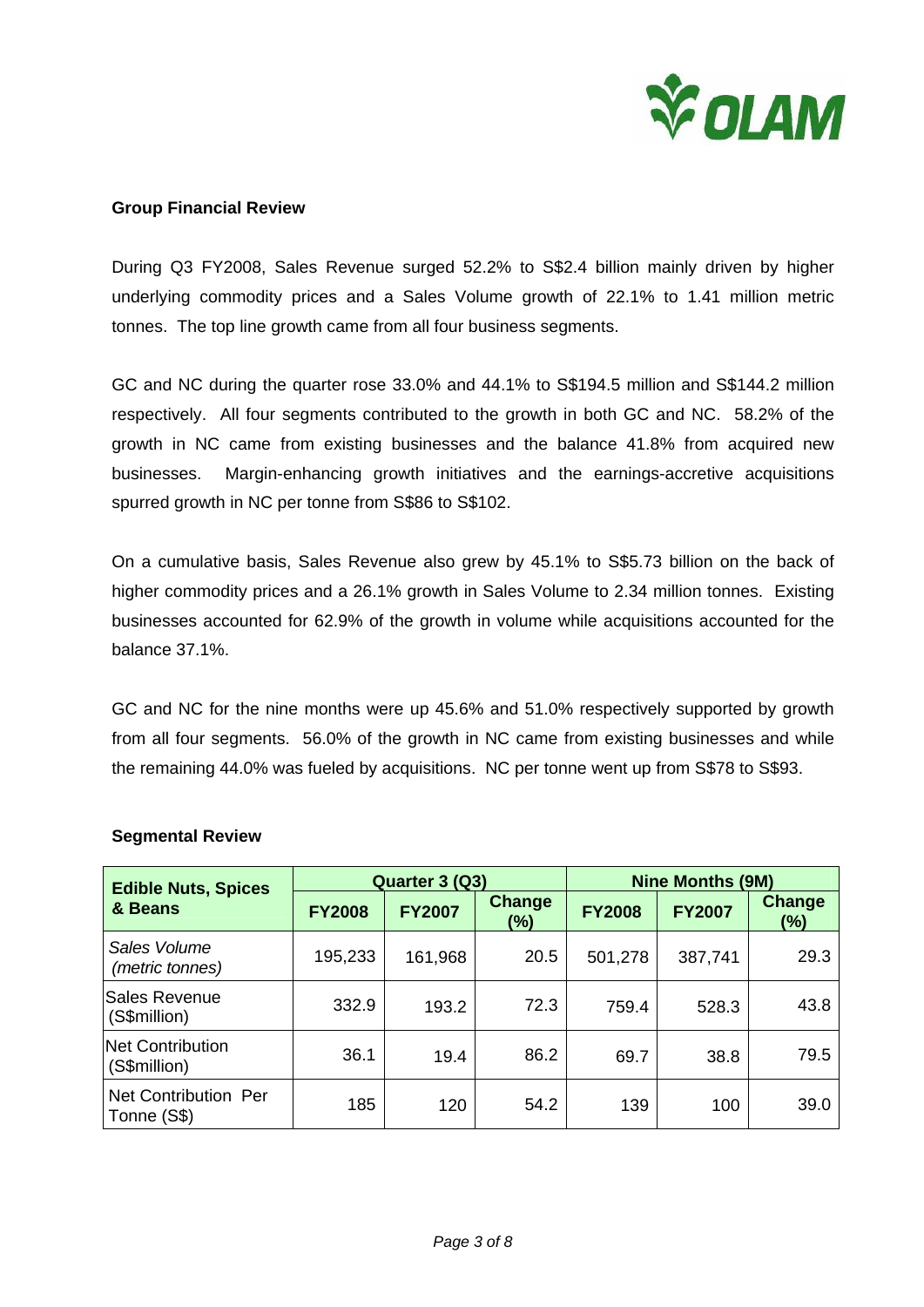

In Q3 FY2008, the **Edible Nuts, Spices & Beans** segment recorded a growth in Sales Volume of 20.5% and a significant NC growth of 86.2%.

There was broad-based contribution by all major products in this segment in both top line growth and NC growth during this quarter. Sesame turned in a strong performance which saw its volumes grow by more than 50% on the back of expanding sourcing operations in India, East and West Africa and a stronger demand from China. UB and Key Foods, the two acquisitions consolidated under this segment, also supported the growth in the Peanuts and Spices businesses respectively. Operating performance from Cashew improved from the previous quarter although this was partially offset by higher processing costs in Brazil due to the appreciation of the Brazilian Real.

On a cumulative nine-month basis, Sales Volume and NC grew by 29.3% and 79.5% respectively over the previous corresponding period.

| <b>Confectionery &amp;</b>              | Quarter 3 (Q3) |               |                      | <b>Nine Months (9M)</b> |               |                         |
|-----------------------------------------|----------------|---------------|----------------------|-------------------------|---------------|-------------------------|
| <b>Beverage</b><br><b>Ingredients</b>   | <b>FY2008</b>  | <b>FY2007</b> | <b>Change</b><br>(%) | <b>FY2008</b>           | <b>FY2007</b> | <b>Change</b><br>$(\%)$ |
| Sales Volume<br>(metric tonnes)         | 352,012        | 296,326       | 18.8                 | 800,122                 | 680,769       | 17.5                    |
| Sales Revenue<br>(S\$million)           | 1,317.7        | 830.8         | 58.6                 | 2,465.4                 | 1,723.3       | 43.1                    |
| <b>Net Contribution</b><br>(S\$million) | 38.7           | 34.4          | 12.6                 | 101.3                   | 82.1          | 23.4                    |
| Net Contribution Per<br>Tonne (S\$)     | 110            | 116           | (5.2)                | 127                     | 121           | 5.0                     |

The **Confectionery & Beverage Ingredients** segment delivered a healthy Sales Volume growth of 18.8% in Q3 FY2008. NC grew at a slower pace of 12.6% as Coffee and Cocoa, the two main products under this segment, experienced backwardation markets throughout the quarter, putting margins under pressure. For the cumulative nine months, the segment performed well overall with Sales Volume and NC growing at 17.5% and 23.4% respectively in spite of the persistent market volatility during this period.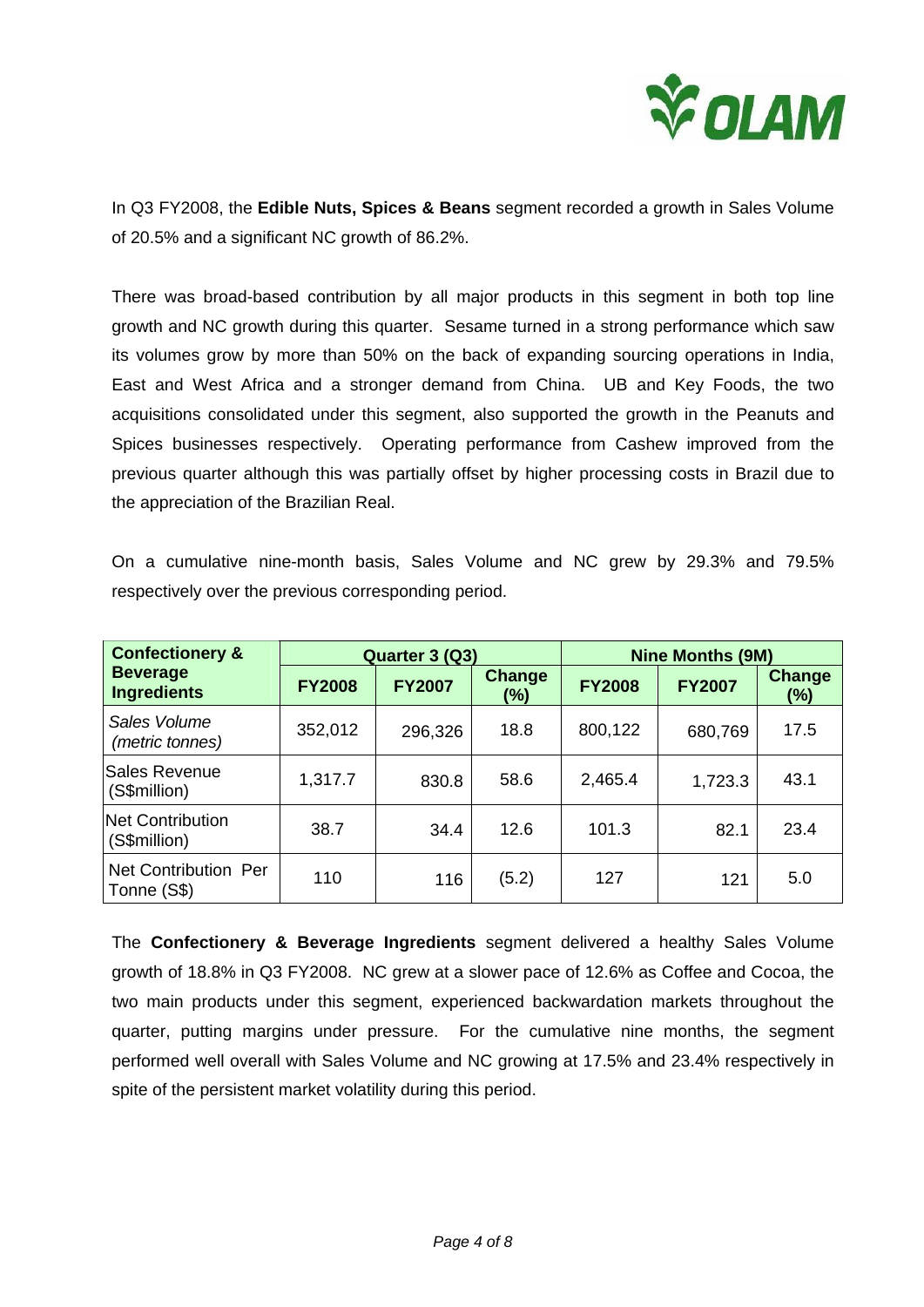

| <b>Food Staples &amp;</b>           | Quarter 3 (Q3) |               |               | <b>Nine Months (9M)</b> |               |                         |
|-------------------------------------|----------------|---------------|---------------|-------------------------|---------------|-------------------------|
| <b>Packaged Foods</b>               | <b>FY2008</b>  | <b>FY2007</b> | Change<br>(%) | <b>FY2008</b>           | <b>FY2007</b> | <b>Change</b><br>$(\%)$ |
| Sales Volume<br>(metric tonnes)     | 565,042        | 440,937       | 28.1          | 1,642,960               | 1,364,653     | 20.4                    |
| Sales Revenue<br>(S\$million)       | 418.0          | 260.9         | 60.2          | 1,430.0                 | 969.9         | 47.4                    |
| Net Contribution<br>(S\$million)    | 26.7           | 13.7          | 95.6          | 86.9                    | 47.3          | 83.9                    |
| Net Contribution Per<br>Tonne (S\$) | 47             | 31            | 51.6          | 53                      | 35            | 51.4                    |

Sales Volume for the **Food Staples & Packaged Foods** segment increased 28.1% while NC nearly doubled to S\$26.7 million in Q3 FY2008.

Demand for Rice in West Africa remained strong inspite of high prices arising from export restrictions or bans from exporting countries like India, Vietnam, China and Pakistan. Olam's extensive distribution network for Rice and the temporary reduction of import duties by importing countries in West Africa to mitigate the impact of sharp increases in prices helped volumes grow by 53% compared to the previous corresponding quarter. Sales volume from Dairy Products rose 34.5% even though prices corrected in Q3 FY2008 from its highs in prior quarters. Contribution from the Sugar business improved as the recently acquired sugar refinery PT DUS started production during this quarter while the Packaged Foods distribution franchise continued to make good progress particularly in West Africa.

Overall, in 9M FY2008, the segment achieved a 20.4% growth in Sales Volume as well as an 83.9% increase in NC as compared to 9M FY2007.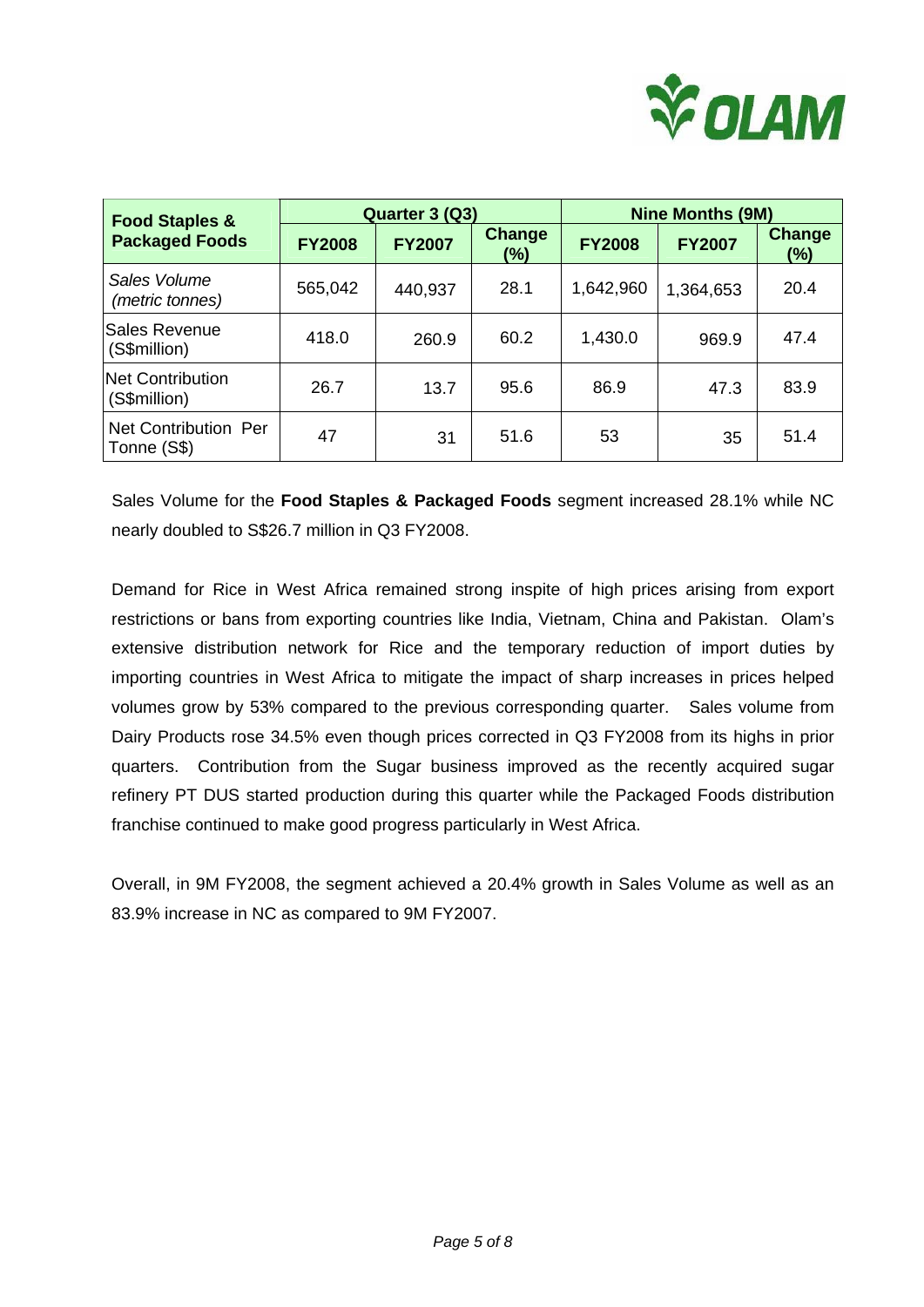

| <b>Fibre &amp; Wood</b>             | Quarter 3 (Q3) |               |                      | <b>Nine Months (9M)</b> |               |                      |
|-------------------------------------|----------------|---------------|----------------------|-------------------------|---------------|----------------------|
| <b>Products</b>                     | <b>FY2008</b>  | <b>FY2007</b> | <b>Change</b><br>(%) | <b>FY2008</b>           | <b>FY2007</b> | <b>Change</b><br>(%) |
| Sales Volume<br>(metric tonnes)     | 304,527        | 261,023       | 16.7                 | 809,761                 | 543,509       | 49.0                 |
| Sales Revenue<br>(S\$million)       | 336.0          | 295.1         | 13.9                 | 1,074.9                 | 725.9         | 48.1                 |
| lNet Contribution<br>(S\$million)   | 42.6           | 32.6          | 30.7                 | 91.9                    | 63.4          | 44.8                 |
| Net Contribution Per<br>Tonne (S\$) | 140            | 125           | 12.0                 | 113                     | 117           | (3.4)                |

The **Fibre & Wood Products** segment recorded a 16.7% growth in Sales Volume and 30.7% improvement in NC in Q3 FY2008. For 9M FY2008, Sales Volume and NC increased 49.0% and 44.8% respectively.

The existing Cotton business combined with QCH's operations underpinned the growth in Sales Volume for the segment. As anticipated, there was a reduction in NC per tonne from S\$117 to S\$113 in 9M FY2008 due to the consolidated losses from QCH. However, as QCH's operating performance improved in Q3 FY2008, the expected full year loss has been revised from S\$16- 19 million (A\$12-14 million) to approximately S\$13-14 million.

Wood Products continued to perform well on both volumes and margins by enhancing its value chain activities, from participation in forestry operations, primary and secondary processing of logs into wood products for the construction and furniture manufacturing industries in China, Vietnam, India and Europe.

#### **Balance Sheet Update**

As of March 31, 2008, Olam's nominal net debt to equity ratio stood at 4.82 times. Upon adjusting for liquid, hedged or pre-sold inventories and receivables which had been secured by letters of credit or documents through banks, the net debt to equity ratio fell to 1.51 times.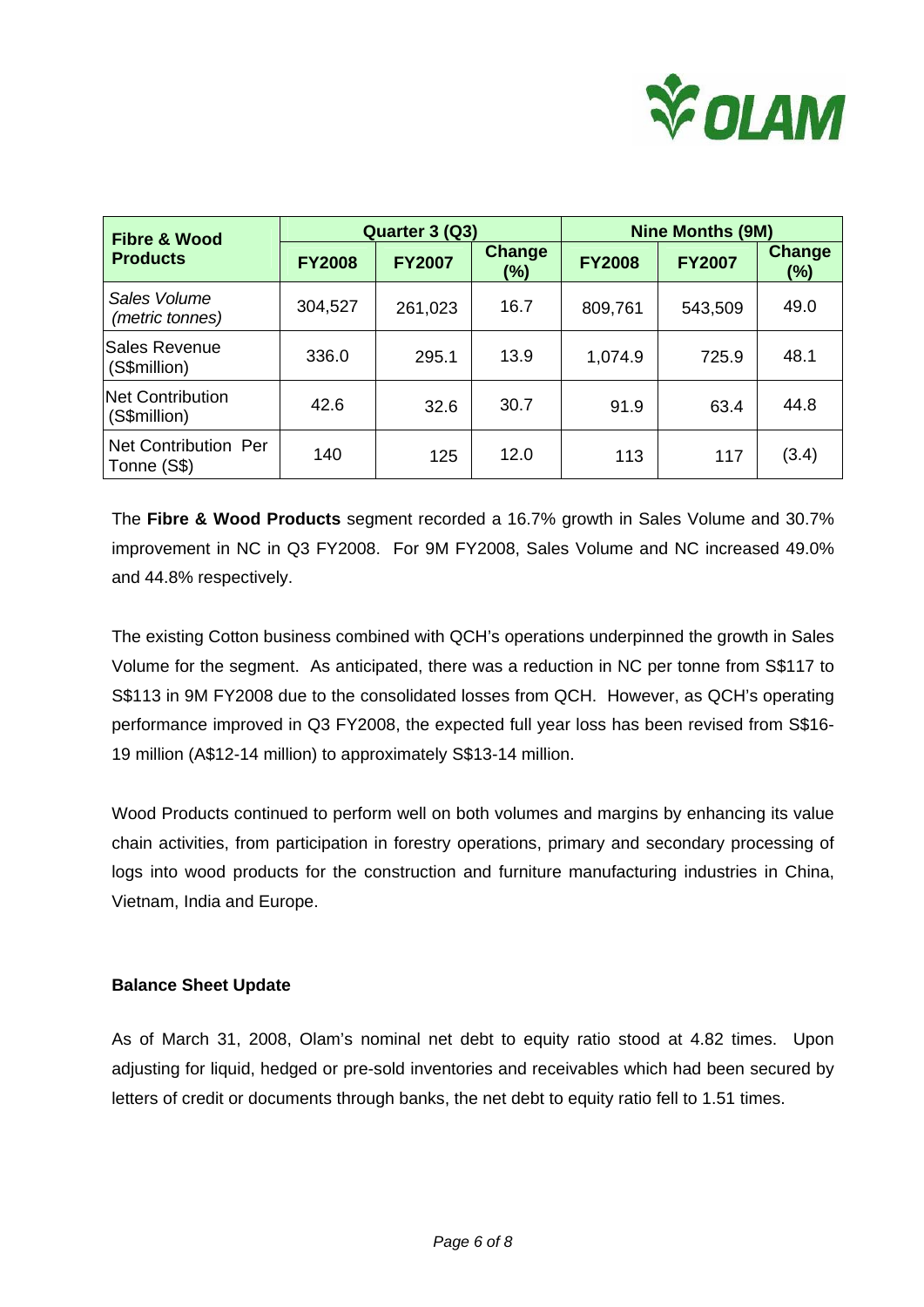

On March 28, 2008, Olam launched a non-renounceable, non-transferable Preferential Offering to raise S\$307 million. The Offering was oversubscribed 1.2 times. Acceptances received from eligible shareholders amounted to 92% of the new shares available for subscription.

For illustrative purposes only, assuming this equity raising exercise was completed by March 31, 2008, Olam's equity base (before fair value adjustment reserve) would have increased from S\$605.97 million as of March 31, 2008 to S\$909.97 million as of March 31, 2008, a 50% increase. Olam's net debt to equity ratio would have been at 3.01 times on a nominal basis or 0.94 times on an adjusted basis.

This improved financial position materially enhances Olam's debt capacity and provides significant headroom to support its growth initiatives, capital investments and M&As over the next few years.

### **Prospects**

The Group continues to execute well on its strategic growth plan by expanding existing businesses and starting up or acquiring new adjacent businesses, which are expected to contribute further to Olam's sustained growth and profitability for the rest of the financial year and beyond.

#### *Note:*

*This release should be read and understood only in conjunction with the full text of Olam International Limited's Q3 FY2008 Financial Statements lodged on SGXNET on May 15, 2008.*